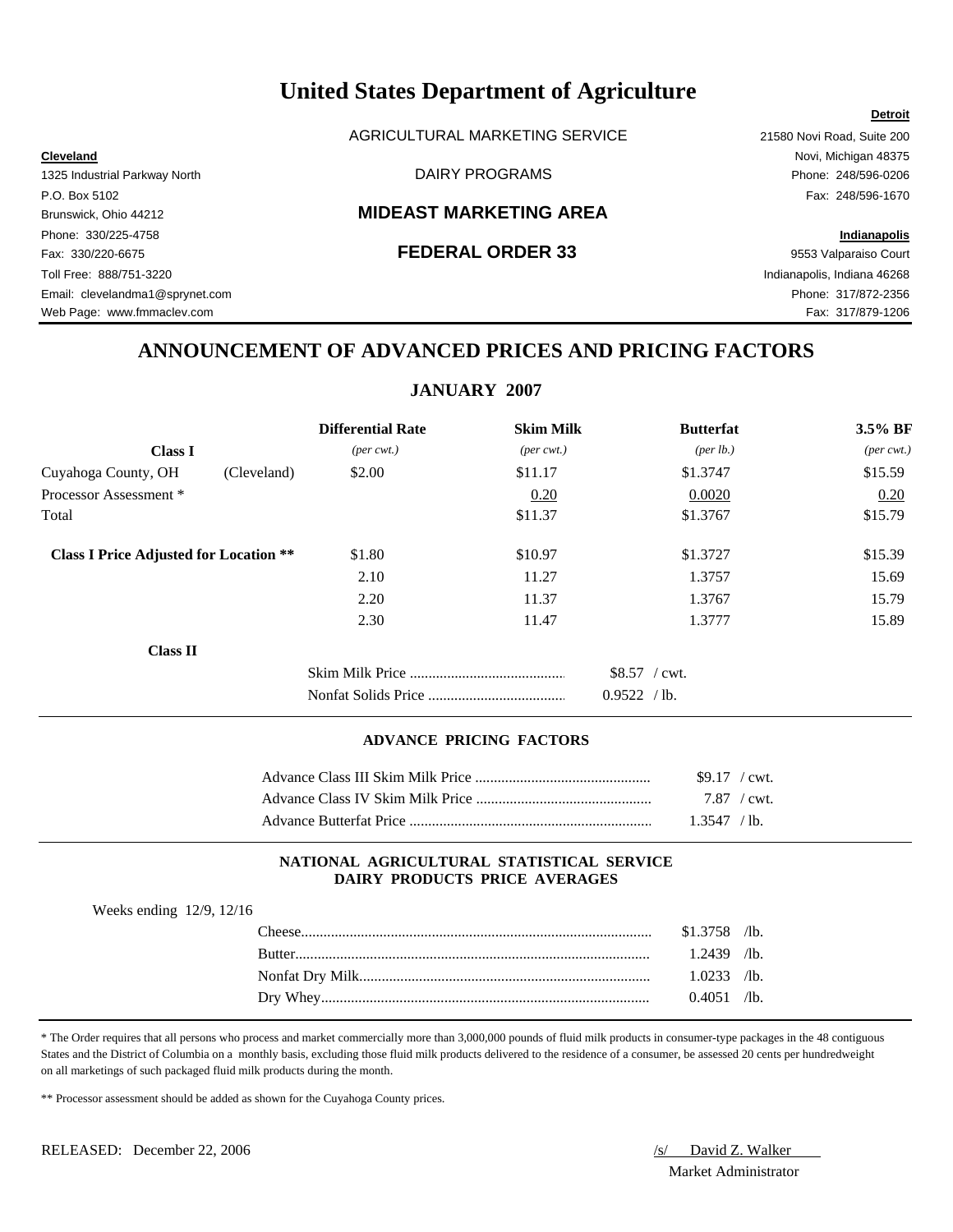AGRICULTURAL MARKETING SERVICE 21580 Novi Road, Suite 200

#### Brunswick, Ohio 44212 **MIDEAST MARKETING AREA**

P.O. Box 5102 Fax: 248/596-1670 Phone: 330/225-4758 **Indianapolis** Fax: 330/220-6675 **FEDERAL ORDER 33** 9553 Valparaiso Court Toll Free: 888/751-3220 Indianapolis, Indiana 46268 Email: clevelandma1@sprynet.com Phone: 317/872-2356 Web Page: www.fmmaclev.com example of the state of the state of the state of the state of the S17/879-1206

# **ANNOUNCEMENT OF ADVANCED PRICES AND PRICING FACTORS\***

**FEBRUARY 2007**

|                                                | <b>Differential Rate</b>    | <b>Skim Milk</b>            | <b>Butterfat</b>     | 3.5% BF                     |
|------------------------------------------------|-----------------------------|-----------------------------|----------------------|-----------------------------|
| <b>Class I</b>                                 | $(\text{per} \text{ cwt.})$ | $(\text{per} \text{ cwt.})$ | ${\rm (per \, lb.)}$ | $(\text{per} \text{ cwt.})$ |
| Cuyahoga County, OH<br>(Cleveland)             | \$2.00                      | \$11.19                     | \$1.3106             | \$15.39                     |
| Processor Assessment **                        |                             | 0.20                        | 0.0020               | 0.20                        |
| Total                                          |                             | \$11.39                     | \$1.3126             | \$15.59                     |
| <b>Class I Price Adjusted for Location ***</b> | \$1.80                      | \$10.99                     | \$1.3086             | \$15.19                     |
|                                                | 2.10                        | 11.29                       | 1.3116               | 15.49                       |
|                                                | 2.20                        | 11.39                       | 1.3126               | 15.59                       |
|                                                | 2.30                        | 11.49                       | 1.3136               | 15.69                       |
| <b>Class II</b>                                |                             |                             |                      |                             |
|                                                |                             |                             | $$8.77$ / cwt.       |                             |
|                                                |                             |                             | 0.9744<br>/ lb.      |                             |

#### **ADVANCE PRICING FACTORS**

| $$9.19$ / cwt.      |  |
|---------------------|--|
| $8.07 / \text{cwt}$ |  |
| $1.2906$ /lb.       |  |

#### **NATIONAL AGRICULTURAL STATISTICAL SERVICE DAIRY PRODUCTS PRICE AVERAGES**

Weeks ending 1/6, 1/13

| `heese        | $$1.3279$ /lb. |  |
|---------------|----------------|--|
| <b>Rutter</b> | $1.1905$ /lb.  |  |
|               | $1.0461$ /lb.  |  |
|               | $0.4539$ /lb.  |  |

\* In light of litigation commenced in United States District Court for the Northern District of Ohio, the manufacturing allowances used to compute the Federal order minimum advance Class I and Class II prices and pricing factors in this announcement are the current manufacturing allowances, rather than the revised manufacturing allowances contained in the Interim Final Rule published in the *Federal Register* on December 29, 2006 (71 FR 78333-78335). As long as the Interim Final Rule is not enjoined as a result of the litigation, Federal order minimum prices for Class III and Class IV milk for February 2007, as well as the Federal order minimum advance Class I and Class II prices and pricing factors for March 2007 and thereafter, will be computed using the revised manufacturing allowances contained in the Final Rule.

\*\* The Order requires that all persons who process and market commercially more than 3,000,000 pounds of fluid milk products in consumer-type packages in the 48 contiguous States and the District of Columbia on a monthly basis, excluding those fluid milk products delivered to the residence of a consumer, be assessed 20 cents per hundredweight on all marketings of such packaged fluid milk products during the month.

\*\*\* Processor assessment should be added as shown for the Cuyahoga County prices.

Market Administrator

**Detroit**

# **Cleveland** Novi, Michigan 48375 1325 Industrial Parkway North DAIRY PROGRAMS Phone: 248/596-0206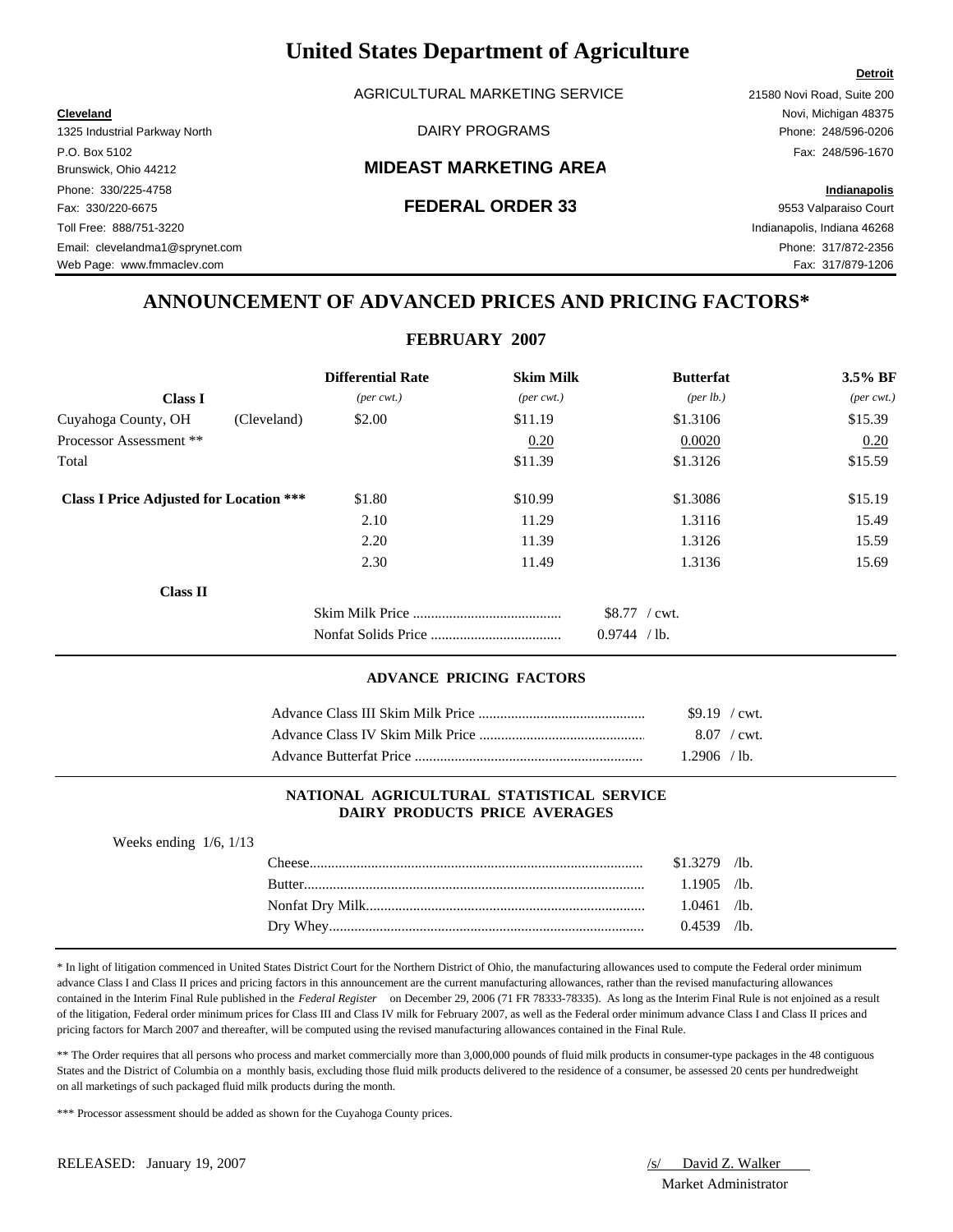AGRICULTURAL MARKETING SERVICE 21580 Novi Road, Suite 200

**Cleveland** Novi, Michigan 48375

### Brunswick, Ohio 44212 **MIDEAST MARKETING AREA**

# **ANNOUNCEMENT OF ADVANCED PRICES AND PRICING FACTORS\***

|                                                |                             | MANULL 2007                 |                   |                             |
|------------------------------------------------|-----------------------------|-----------------------------|-------------------|-----------------------------|
|                                                | <b>Differential Rate</b>    | <b>Skim Milk</b>            | <b>Butterfat</b>  | $3.5\%$ BF                  |
| <b>Class I</b>                                 | $(\text{per} \text{ cwt.})$ | $(\text{per} \text{ cwt.})$ | (per lb.)         | $(\text{per} \text{ cwt.})$ |
| Cuyahoga County, OH<br>(Cleveland)             | \$2.00                      | \$12.00                     | \$1.3335          | \$16.25                     |
| Processor Assessment **                        |                             | 0.20                        | 0.0020            | 0.20                        |
| Total                                          |                             | \$12.20                     | \$1.3355          | \$16.45                     |
| <b>Class I Price Adjusted for Location ***</b> | \$1.80                      | \$11.80                     | \$1.3315          | \$16.05                     |
|                                                | 2.10                        | 12.10                       | 1.3345            | 16.35                       |
|                                                | 2.20                        | 12.20                       | 1.3355            | 16.45                       |
|                                                | 2.30                        | 12.30                       | 1.3365            | 16.55                       |
| <b>Class II</b>                                |                             |                             |                   |                             |
|                                                |                             |                             | $$9.07$ / cwt.    |                             |
|                                                |                             |                             | 1.0078<br>$/1b$ . |                             |

#### **ADVANCE PRICING FACTORS**

| \$10.00 / cwt. |  |
|----------------|--|
| 8.37 / cwt.    |  |
| 1.3135 / lb.   |  |

#### **NATIONAL AGRICULTURAL STATISTICAL SERVICE DAIRY PRODUCTS PRICE AVERAGES**

| Weeks ending $2/10$ , $2/17$ |                |  |
|------------------------------|----------------|--|
|                              | $$1.3529$ /lb. |  |
|                              | $1.2148$ /lb.  |  |
|                              | $1.0960$ /lb.  |  |
|                              | $0.5986$ /lb.  |  |

\* The manufacturing allowances used to compute the Federal order minimum advance Class I and Class II prices and pricing factors in this announcement, as well as future Class I and Class II prices and pricing factors, and Federal order minimum prices for Class III and Class IV milk prices, will be the revised manufacturing allowances contained in the Interim Final Rule published in the Federal Register on December 29, 2006 (71 FR 78333-78335).

\*\* The Order requires that all persons who process and market commercially more than 3,000,000 pounds of fluid milk products in consumer-type packages in the 48 contiguous States and the District of Columbia on a monthly basis, excluding those fluid milk products delivered to the residence of a consumer, be assessed 20 cents per hundredweight on all marketings of such packaged fluid milk products during the month.

\*\*\* Processor assessment should be added as shown for the Cuyahoga County prices.

Market Administrator

### **Detroit**

# 1325 Industrial Parkway North DAIRY PROGRAMS Phone: 248/596-0206 P.O. Box 5102 Fax: 248/596-1670 Phone: 330/225-4758 **Indianapolis** Fax: 330/220-6675 **FEDERAL ORDER 33** 9553 Valparaiso Court Toll Free: 888/751-3220 Indianapolis, Indiana 46268 Email: clevelandma1@sprynet.com Phone: 317/872-2356

Web Page: www.fmmaclev.com **Fax: 317/879-1206** 

**MARCH 2007**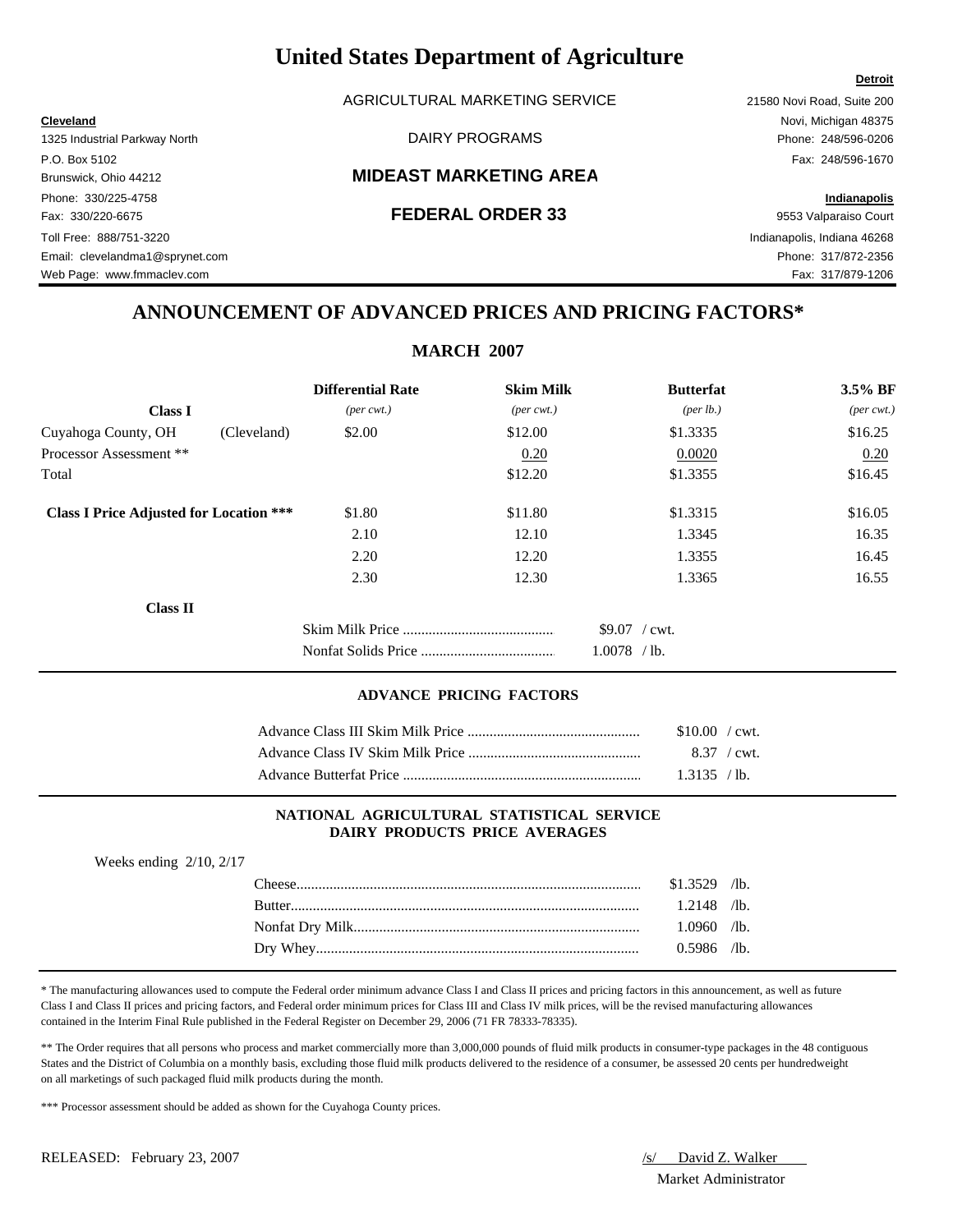AGRICULTURAL MARKETING SERVICE 21580 Novi Road, Suite 200

1325 Industrial Parkway North DAIRY PROGRAMS Phone: 248/596-0206

### Brunswick, Ohio 44212 **MIDEAST MARKETING AREA**

#### Fax: 330/220-6675 **FEDERAL ORDER 33** 9553 Valparaiso Court

P.O. Box 5102 Fax: 248/596-1670 Phone: 330/225-4758 **Indianapolis**

Toll Free: 888/751-3220 Indianapolis, Indiana 46268 Email: clevelandma1@sprynet.com Phone: 317/872-2356 Web Page: www.fmmaclev.com Fax: 317/879-1206

# **ANNOUNCEMENT OF ADVANCED PRICES AND PRICING FACTORS\***

| <b>Differential Rate</b>    | <b>Skim Milk</b>            | <b>Butterfat</b>  | 3.5% BF                     |
|-----------------------------|-----------------------------|-------------------|-----------------------------|
| $(\text{per} \text{ cwt.})$ | $(\text{per} \text{ cwt.})$ | (per lb.)         | $(\text{per} \text{ cwt.})$ |
| \$2.00                      | \$12.50                     | \$1.4096          | \$17.00                     |
|                             | 0.20                        | 0.0020            | 0.20                        |
|                             | \$12.70                     | \$1.4116          | \$17.20                     |
| \$1.80                      | \$12.30                     | \$1.4076          | \$16.80                     |
| 2.10                        | 12.60                       | 1.4106            | 17.10                       |
| 2.20                        | 12.70                       | 1.4116            | 17.20                       |
| 2.30                        | 12.80                       | 1.4126            | 17.30                       |
|                             |                             |                   |                             |
|                             |                             | $$9.69$ / cwt.    |                             |
|                             |                             | 1.0767<br>$/$ lb. |                             |
|                             |                             | ALIML $\mu$       |                             |

#### **ADVANCE PRICING FACTORS**

| $$10.50$ / cwt.       |  |
|-----------------------|--|
| $8.99 / \text{cwt}$ . |  |
| $1.3896$ /lb.         |  |

#### **NATIONAL AGRICULTURAL STATISTICAL SERVICE DAIRY PRODUCTS PRICE AVERAGES**

| <b>Rutter</b> | $$1.3656$ /lb. |  |
|---------------|----------------|--|
|               |                |  |
|               | $1.2782$ /lb.  |  |
|               | $1.1655$ /lb.  |  |
|               | $0.7021$ /lb.  |  |

\* See Price Formulas at www.ams.usda.gov/dyfmos/mib/price\_form\_2007.htm

\*\* The Order requires that all persons who process and market commercially more than 3,000,000 pounds of fluid milk products in consumer-type packages in the 48 contiguous States and the District of Columbia on a monthly basis, excluding those fluid milk products delivered to the residence of a consumer, be assessed 20 cents per hundredweight on all marketings of such packaged fluid milk products during the month.

\*\*\* Processor assessment should be added as shown for the Cuyahoga County prices.

Market Administrator

### **Detroit**

# **APRIL 2007**

**Cleveland** Novi, Michigan 48375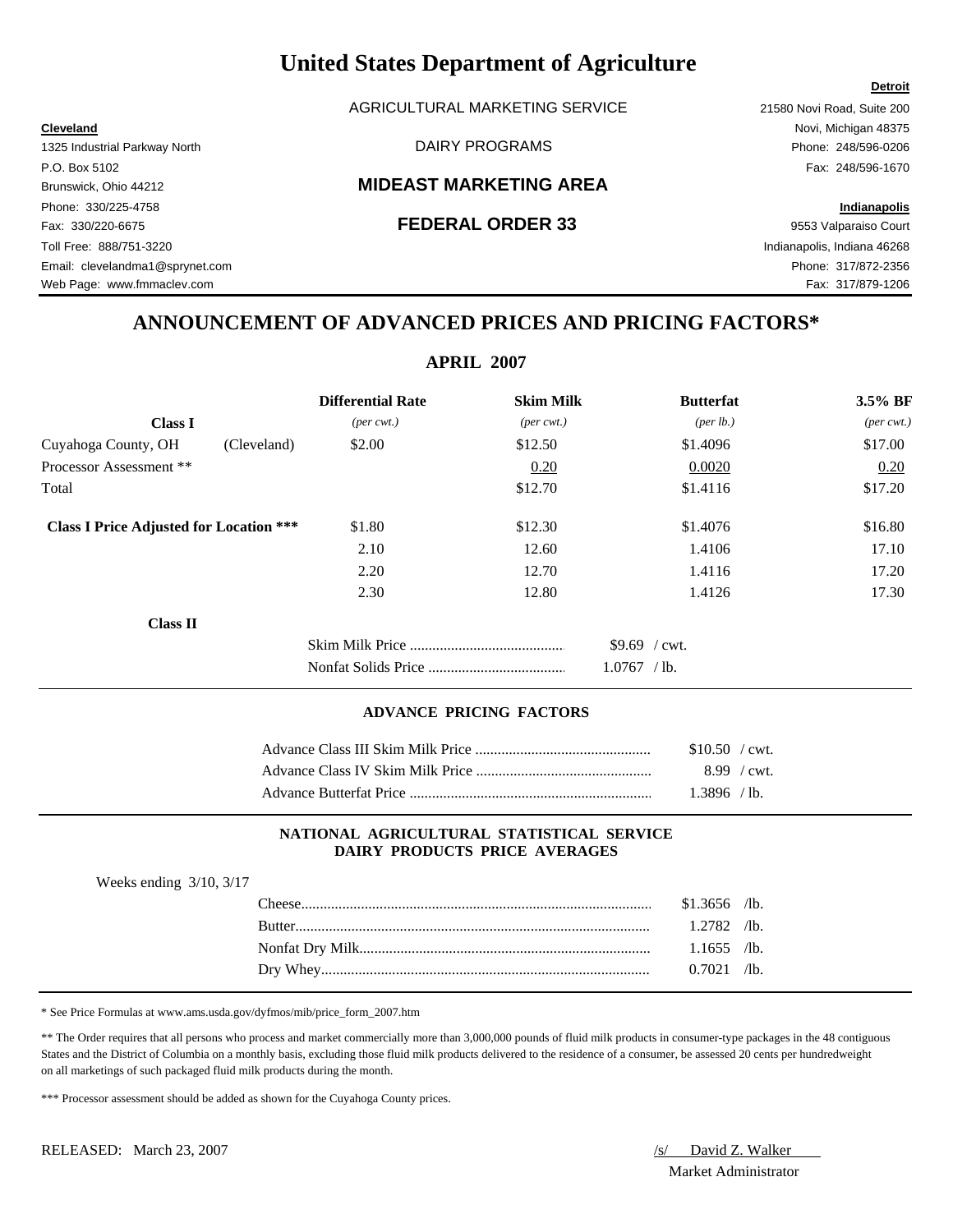AGRICULTURAL MARKETING SERVICE 21580 Novi Road, Suite 200

#### Brunswick, Ohio 44212 **MIDEAST MARKETING AREA**

# Phone: 330/225-4758 **Indianapolis** Fax: 330/220-6675 **FEDERAL ORDER 33** 9553 Valparaiso Court Toll Free: 888/751-3220 Indianapolis, Indiana 46268 Email: clevelandma1@sprynet.com Phone: 317/872-2356 Web Page: www.fmmaclev.com example of the community of the community of the community of the community of the community of the community of the community of the community of the community of the community of the community

**Detroit**

**Cleveland** Novi, Michigan 48375 1325 Industrial Parkway North DAIRY PROGRAMS Phone: 248/596-0206 P.O. Box 5102 Fax: 248/596-1670

# **ANNOUNCEMENT OF ADVANCED PRICES AND PRICING FACTORS\***

### **MAY 2007**

|                                                | <b>Differential Rate</b>    | <b>Skim Milk</b>            | <b>Butterfat</b>     | $3.5\%$ BF                  |
|------------------------------------------------|-----------------------------|-----------------------------|----------------------|-----------------------------|
| <b>Class I</b>                                 | $(\text{per} \text{ cwt.})$ | $(\text{per} \text{ cwt.})$ | ${\rm (per \, lb.)}$ | $(\text{per} \text{ cwt.})$ |
| Cuyahoga County, OH<br>(Cleveland)             | \$2.00                      | \$13.28                     | \$1.4589             | \$17.92                     |
| Processor Assessment **                        |                             | 0.20                        | 0.0020               | 0.20                        |
| Total                                          |                             | \$13.48                     | \$1.4609             | \$18.12                     |
| <b>Class I Price Adjusted for Location ***</b> | \$1.80                      | \$13.08                     | \$1.4569             | \$17.72                     |
|                                                | 2.10                        | 13.38                       | 1.4599               | 18.02                       |
|                                                | 2.20                        | 13.48                       | 1.4609               | 18.12                       |
|                                                | 2.30                        | 13.58                       | 1.4619               | 18.22                       |
| <b>Class II</b>                                |                             |                             |                      |                             |
|                                                |                             |                             | $$11.50$ / cwt.      |                             |
|                                                |                             |                             | 1.2778<br>$/1b$ .    |                             |

#### **ADVANCE PRICING FACTORS**

| $$11.28$ / cwt. |  |
|-----------------|--|
| $10.80$ / cwt.  |  |
| 1.4389   / lb.  |  |

#### **NATIONAL AGRICULTURAL STATISTICAL SERVICE DAIRY PRODUCTS PRICE AVERAGES**

| Weeks ending $4/7$ , $4/14$ |               |                |  |
|-----------------------------|---------------|----------------|--|
|                             | `heese        | $$1.4177$ /lb. |  |
|                             | <b>Butter</b> | $1.3193$ /lb.  |  |
|                             |               | $1.3692$ /lb.  |  |
|                             |               | $0.7709$ /lb.  |  |

\* See Price Formulas at www.ams.usda.gov/dyfmos/mib/price\_form\_2007.htm

\*\* The Order requires that all persons who process and market commercially more than 3,000,000 pounds of fluid milk products in consumer-type packages in the 48 contiguous States and the District of Columbia on a monthly basis, excluding those fluid milk products delivered to the residence of a consumer, be assessed 20 cents per hundredweight on all marketings of such packaged fluid milk products during the month.

\*\*\* Processor assessment should be added as shown for the Cuyahoga County prices.

Market Administrator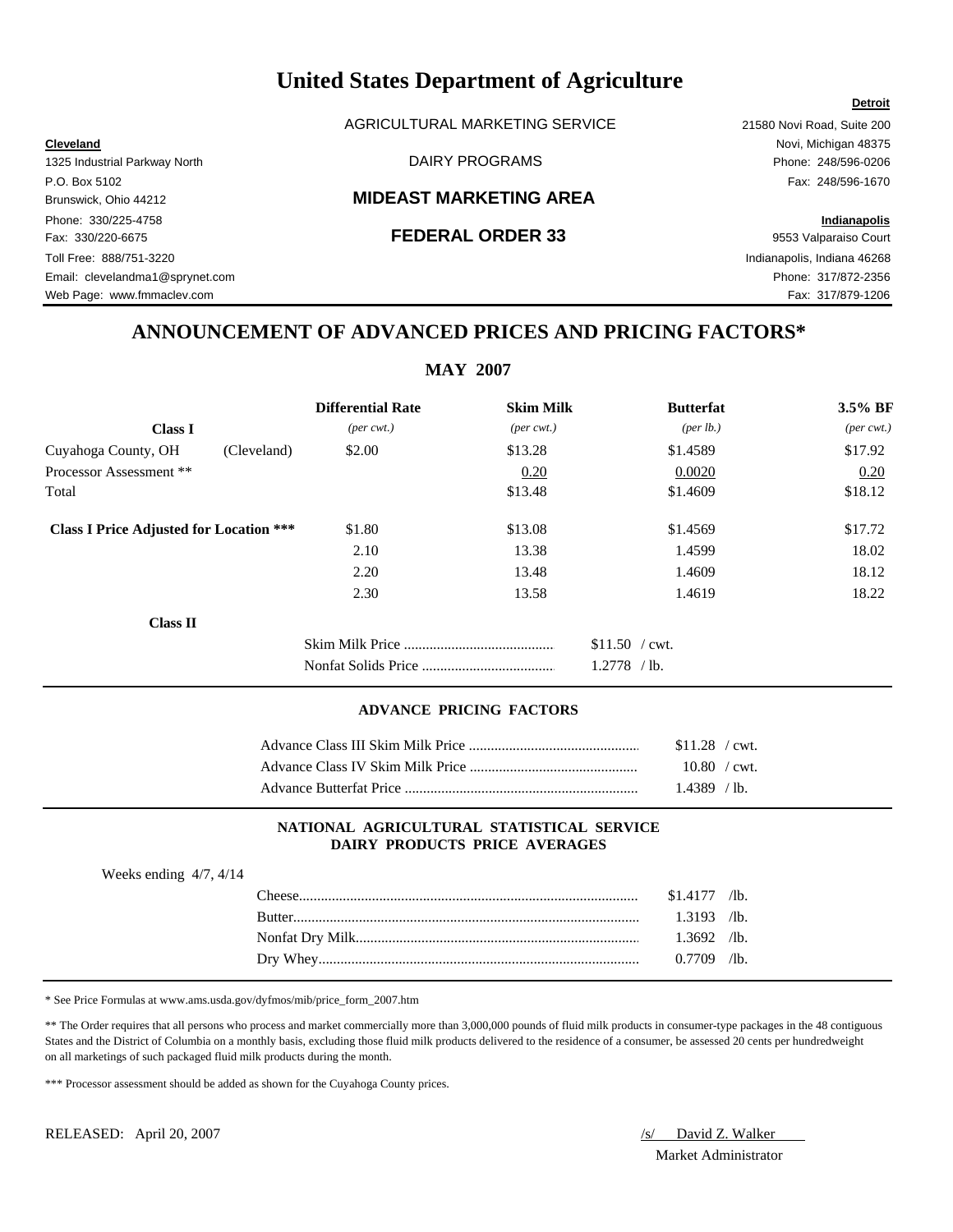AGRICULTURAL MARKETING SERVICE 21580 Novi Road, Suite 200

### Brunswick, Ohio 44212 **MIDEAST MARKETING AREA**

# **ANNOUNCEMENT OF ADVANCED PRICES AND PRICING FACTORS\***

|                                                |                             | <b>JUNE 2007</b>            |                    |                             |
|------------------------------------------------|-----------------------------|-----------------------------|--------------------|-----------------------------|
|                                                | <b>Differential Rate</b>    | <b>Skim Milk</b>            | <b>Butterfat</b>   | 3.5% BF                     |
| <b>Class I</b>                                 | $(\text{per} \text{ cwt.})$ | $(\text{per} \text{ cwt.})$ | $(\text{per lb.})$ | $(\text{per} \text{ cwt.})$ |
| Cuyahoga County, OH<br>(Cleveland)             | \$2.00                      | \$14.88                     | \$1.5666           | \$19.84                     |
| Processor Assessment **                        |                             | 0.20                        | 0.0020             | 0.20                        |
| Total                                          |                             | \$15.08                     | \$1.5686           | \$20.04                     |
| <b>Class I Price Adjusted for Location ***</b> | \$1.80                      | \$14.68                     | \$1.5646           | \$19.64                     |
|                                                | 2.10                        | 14.98                       | 1.5676             | 19.94                       |
|                                                | 2.20                        | 15.08                       | 1.5686             | 20.04                       |
|                                                | 2.30                        | 15.18                       | 1.5696             | 20.14                       |
| <b>Class II</b>                                |                             |                             |                    |                             |
|                                                |                             |                             | $$13.58$ / cwt.    |                             |
|                                                |                             |                             | 1.5089<br>$/$ lb.  |                             |

#### **ADVANCE PRICING FACTORS**

|                                                                          | $$12.03$ / cwt. |  |
|--------------------------------------------------------------------------|-----------------|--|
|                                                                          |                 |  |
| Advance Butterfat Price <b>Server Server Server Server Server Server</b> | 1.5466 / lb.    |  |

#### **NATIONAL AGRICULTURAL STATISTICAL SERVICE DAIRY PRODUCTS PRICE AVERAGES**

| Weeks ending $5/5$ , $5/12$ |        |                |  |
|-----------------------------|--------|----------------|--|
|                             |        | $$1.5333$ /lb. |  |
|                             | Rutter | $.4090$ /lb.   |  |
|                             |        | $1.6024$ /lb.  |  |
|                             |        | $0.7623$ /lb.  |  |

\* See Price Formulas at www.ams.usda.gov/dyfmos/mib/price\_form\_2007.htm

\*\* The Order requires that all persons who process and market commercially more than 3,000,000 pounds of fluid milk products in consumer-type packages in the 48 contiguous States and the District of Columbia on a monthly basis, excluding those fluid milk products delivered to the residence of a consumer, be assessed 20 cents per hundredweight on all marketings of such packaged fluid milk products during the month.

\*\*\* Processor assessment should be added as shown for the Cuyahoga County prices.

Market Administrator

### **Detroit**

**Cleveland** Novi, Michigan 48375 1325 Industrial Parkway North DAIRY PROGRAMS Phone: 248/596-0206 P.O. Box 5102 Fax: 248/596-1670 Phone: 330/225-4758 **Indianapolis** Fax: 330/220-6675 **FEDERAL ORDER 33** 9553 Valparaiso Court Toll Free: 888/751-3220 Indianapolis, Indiana 46268 Email: clevelandma1@sprynet.com Phone: 317/872-2356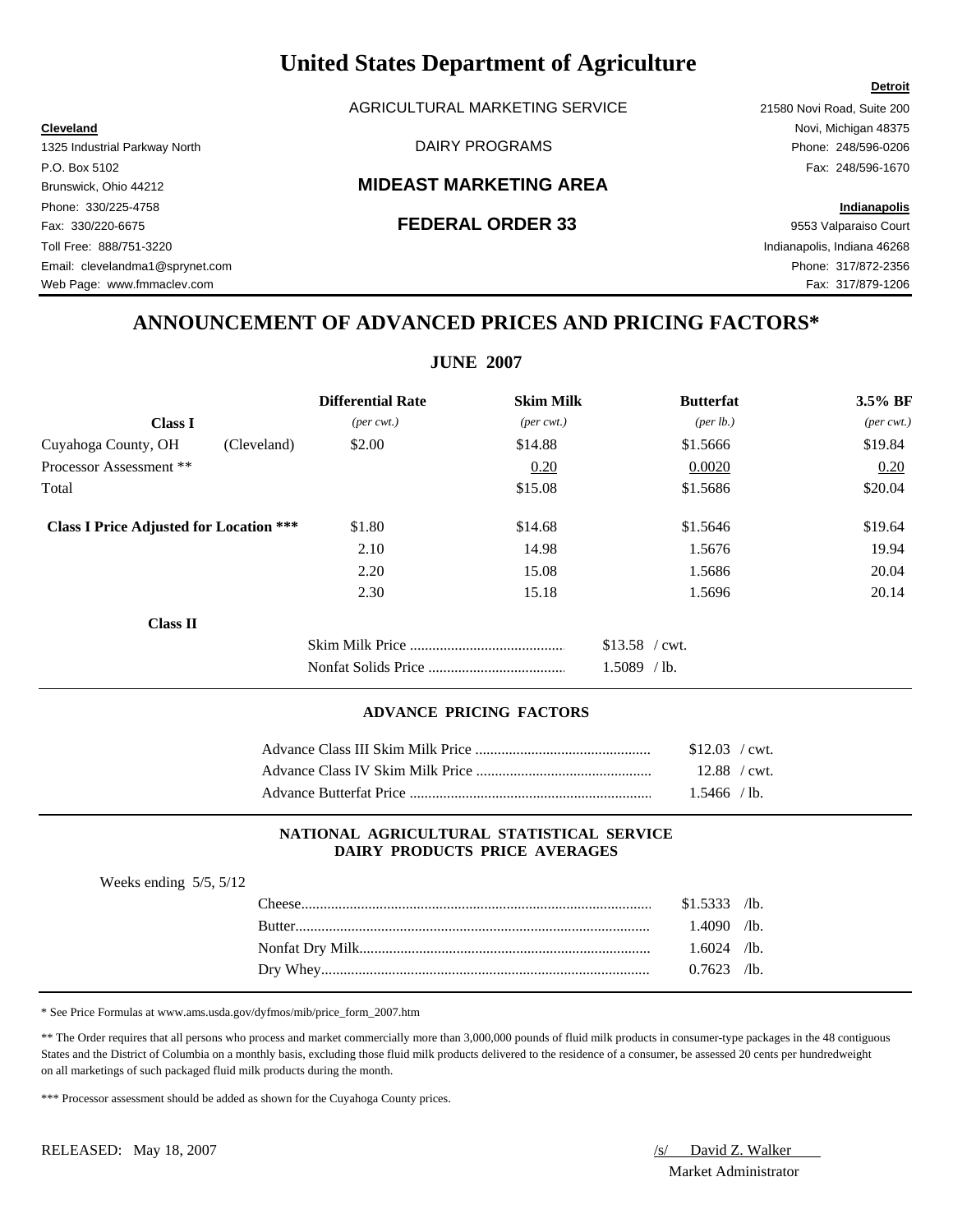AGRICULTURAL MARKETING SERVICE 21580 Novi Road, Suite 200

### Brunswick, Ohio 44212 **MIDEAST MARKETING AREA**

# **ANNOUNCEMENT OF ADVANCED PRICES AND PRICING FACTORS\***

|                                                |                             | <b>JULY 2007</b>            |                   |                             |
|------------------------------------------------|-----------------------------|-----------------------------|-------------------|-----------------------------|
|                                                | <b>Differential Rate</b>    | <b>Skim Milk</b>            | <b>Butterfat</b>  | 3.5% BF                     |
| <b>Class I</b>                                 | $(\text{per} \text{ cwt.})$ | $(\text{per} \text{ cwt.})$ | (per lb.)         | $(\text{per} \text{ cwt.})$ |
| Cuyahoga County, OH<br>(Cleveland)             | \$2.00                      | \$17.61                     | \$1.6908          | \$22.91                     |
| Processor Assessment **                        |                             | 0.20                        | 0.0020            | 0.20                        |
| Total                                          |                             | \$17.81                     | \$1.6928          | \$23.11                     |
| <b>Class I Price Adjusted for Location ***</b> | \$1.80                      | \$17.41                     | \$1.6888          | \$22.71                     |
|                                                | 2.10                        | 17.71                       | 1.6918            | 23.01                       |
|                                                | 2.20                        | 17.81                       | 1.6928            | 23.11                       |
|                                                | 2.30                        | 17.91                       | 1.6938            | 23.21                       |
| Class II                                       |                             |                             |                   |                             |
|                                                |                             |                             | $$16.31$ / cwt.   |                             |
|                                                |                             |                             | 1.8122<br>$/$ lb. |                             |

#### **ADVANCE PRICING FACTORS**

| $$14.83$ / cwt. |  |
|-----------------|--|
| $15.61$ / cwt.  |  |
| $1.6708$ / lb.  |  |

#### **NATIONAL AGRICULTURAL STATISTICAL SERVICE DAIRY PRODUCTS PRICE AVERAGES**

| Weeks ending $6/9$ , $6/16$ |               |                |  |
|-----------------------------|---------------|----------------|--|
|                             |               | $$1.8555$ /lb. |  |
|                             | <b>Butter</b> | $1.5125$ /lb.  |  |
|                             |               | $1.9084$ /lb.  |  |
|                             |               | $0.7595$ /lb.  |  |

\* See Price Formulas at www.ams.usda.gov/dyfmos/mib/price\_form\_2007.htm

\*\* The Order requires that all persons who process and market commercially more than 3,000,000 pounds of fluid milk products in consumer-type packages in the 48 contiguous States and the District of Columbia on a monthly basis, excluding those fluid milk products delivered to the residence of a consumer, be assessed 20 cents per hundredweight on all marketings of such packaged fluid milk products during the month.

\*\*\* Processor assessment should be added as shown for the Cuyahoga County prices.

Market Administrator

#### **Detroit**

**Cleveland** Novi, Michigan 48375 1325 Industrial Parkway North DAIRY PROGRAMS Phone: 248/596-0206 P.O. Box 5102 Fax: 248/596-1670 Phone: 330/225-4758 **Indianapolis** Fax: 330/220-6675 **FEDERAL ORDER 33** 9553 Valparaiso Court Toll Free: 888/751-3220 Indianapolis, Indiana 46268 Email: clevelandma1@sprynet.com Phone: 317/872-2356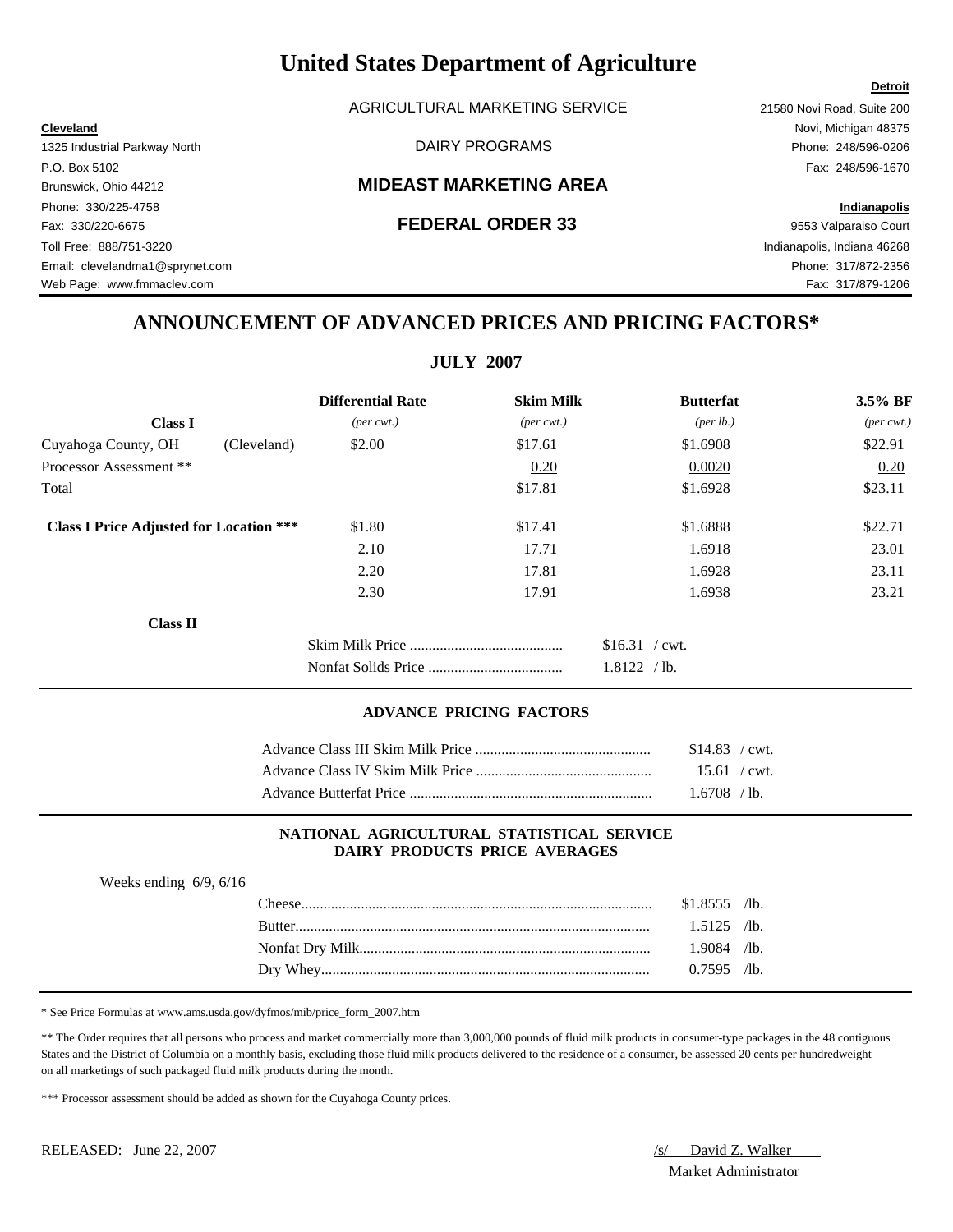AGRICULTURAL MARKETING SERVICE 21580 Novi Road, Suite 200

### Brunswick, Ohio 44212 **MIDEAST MARKETING AREA**

# **ANNOUNCEMENT OF ADVANCED PRICES AND PRICING FACTORS\***

### **AUGUST 2007**

|                                                | <b>Differential Rate</b>    | <b>Skim Milk</b>            | <b>Butterfat</b>   | 3.5% BF                     |
|------------------------------------------------|-----------------------------|-----------------------------|--------------------|-----------------------------|
| <b>Class I</b>                                 | $(\text{per} \text{ cwt.})$ | $(\text{per} \text{ cwt.})$ | $(\text{per lb.})$ | $(\text{per} \text{ cwt.})$ |
| Cuyahoga County, OH<br>(Cleveland)             | \$2.00                      | \$18.74                     | \$1.6210           | \$23.76                     |
| Processor Assessment **                        |                             | 0.20                        | 0.0020             | 0.20                        |
| Total                                          |                             | \$18.94                     | \$1.6230           | \$23.96                     |
| <b>Class I Price Adjusted for Location ***</b> | \$1.80                      | \$18.54                     | \$1.6190           | \$23.56                     |
|                                                | 2.10                        | 18.84                       | 1.6220             | 23.86                       |
|                                                | 2.20                        | 18.94                       | 1.6230             | 23.96                       |
|                                                | 2.30                        | 19.04                       | 1.6240             | 24.06                       |
| <b>Class II</b>                                |                             |                             |                    |                             |
|                                                |                             |                             | $$17.44$ / cwt.    |                             |
|                                                |                             |                             | 1.9378<br>$/$ lb.  |                             |

#### **ADVANCE PRICING FACTORS**

|                                                           | $$16.58$ / cwt. |  |
|-----------------------------------------------------------|-----------------|--|
|                                                           | $16.74$ / cwt.  |  |
| Advance Butterfat Price <b>Service</b> Advance Butterface | 1.6010 / lb.    |  |

#### **NATIONAL AGRICULTURAL STATISTICAL SERVICE DAIRY PRODUCTS PRICE AVERAGES**

| $$2.0188$ /lb.                 |
|--------------------------------|
|                                |
| $1.4544$ /lb.<br><b>Rutter</b> |
| $2.0358$ /lb.                  |
| $0.7428$ /lb.                  |

\* See Price Formulas at www.ams.usda.gov/dyfmos/mib/price\_form\_2007.htm

\*\* The Order requires that all persons who process and market commercially more than 3,000,000 pounds of fluid milk products in consumer-type packages in the 48 contiguous States and the District of Columbia on a monthly basis, excluding those fluid milk products delivered to the residence of a consumer, be assessed 20 cents per hundredweight on all marketings of such packaged fluid milk products during the month.

\*\*\* Processor assessment should be added as shown for the Cuyahoga County prices.

Market Administrator

### **Detroit**

**Cleveland** Novi, Michigan 48375 1325 Industrial Parkway North DAIRY PROGRAMS Phone: 248/596-0206 P.O. Box 5102 Fax: 248/596-1670 Phone: 330/225-4758 **Indianapolis** Fax: 330/220-6675 **FEDERAL ORDER 33** 9553 Valparaiso Court Toll Free: 888/751-3220 Indianapolis, Indiana 46268 Email: clevelandma1@sprynet.com Phone: 317/872-2356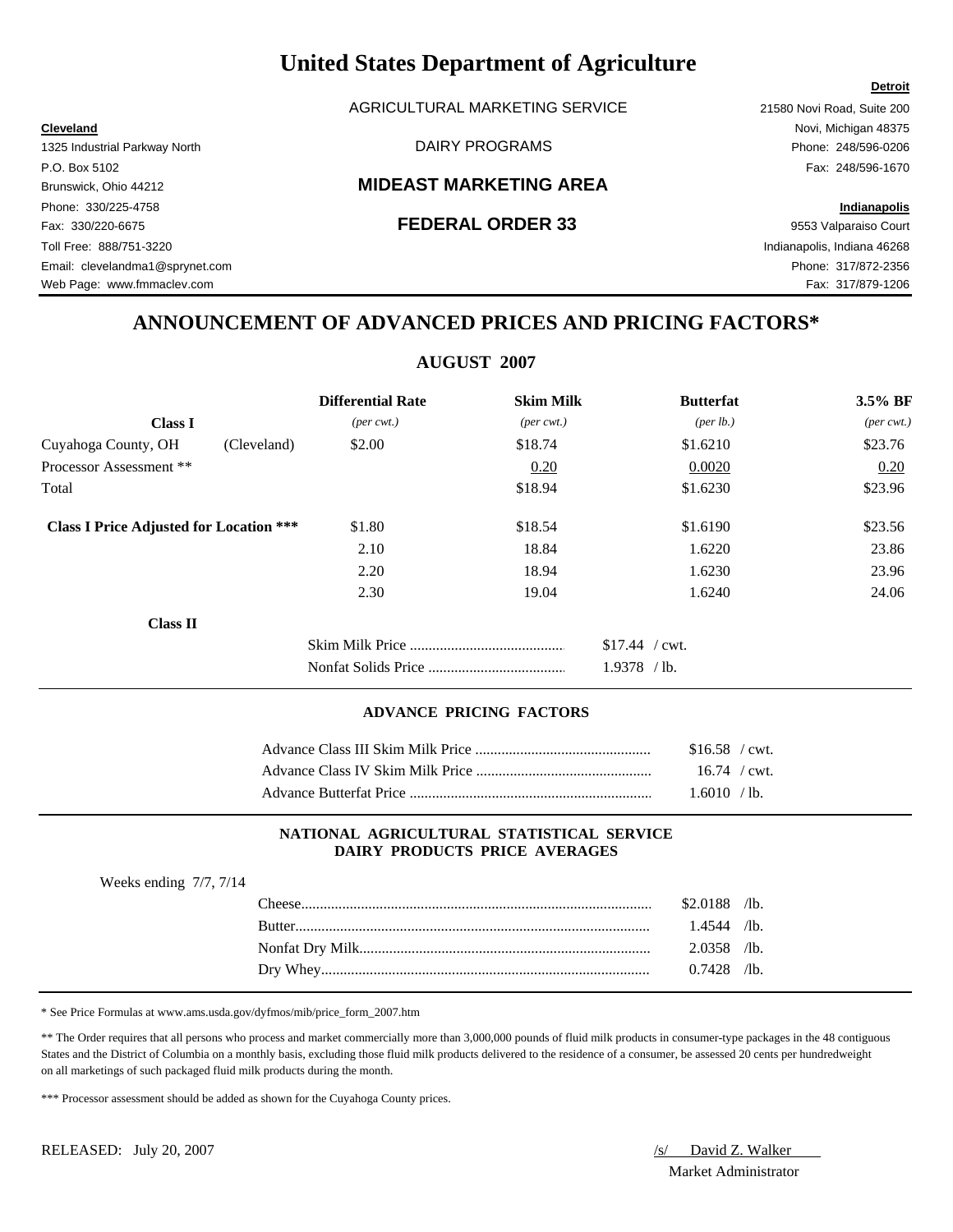AGRICULTURAL MARKETING SERVICE 21580 Novi Road, Suite 200

### Brunswick, Ohio 44212 **MIDEAST MARKETING AREA**

**Cleveland** Novi, Michigan 48375

# **ANNOUNCEMENT OF ADVANCED PRICES AND PRICING FACTORS\***

#### **SEPTEMBER 2007**

|                                                | <b>Differential Rate</b>    | <b>Skim Milk</b>            | <b>Butterfat</b>     | 3.5% BF                     |
|------------------------------------------------|-----------------------------|-----------------------------|----------------------|-----------------------------|
| <b>Class I</b>                                 | $(\text{per} \text{ cwt.})$ | $(\text{per} \text{ cwt.})$ | ${\rm (per \, lb.)}$ | $(\text{per} \text{ cwt.})$ |
| Cuyahoga County, OH<br>(Cleveland)             | \$2.00                      | \$18.76                     | \$1.6582             | \$23.91                     |
| Processor Assessment **                        |                             | 0.20                        | 0.0020               | 0.20                        |
| Total                                          |                             | \$18.96                     | \$1.6602             | \$24.11                     |
| <b>Class I Price Adjusted for Location ***</b> | \$1.80                      | \$18.56                     | \$1.6562             | \$23.71                     |
|                                                | 2.10                        | 18.86                       | 1.6592               | 24.01                       |
|                                                | 2.20                        | 18.96                       | 1.6602               | 24.11                       |
|                                                | 2.30                        | 19.06                       | 1.6612               | 24.21                       |
| <b>Class II</b>                                |                             |                             |                      |                             |
|                                                |                             |                             | $$17.46$ / cwt.      |                             |
|                                                |                             |                             | 1.9400<br>$/$ lb.    |                             |

#### **ADVANCE PRICING FACTORS**

| $$14.68$ / cwt. |  |
|-----------------|--|
| $16.76$ / cwt.  |  |
| 1.6382 / lb.    |  |

#### **NATIONAL AGRICULTURAL STATISTICAL SERVICE DAIRY PRODUCTS PRICE AVERAGES**

| Weeks ending $8/4$ , $8/11$ |                |  |
|-----------------------------|----------------|--|
|                             | $$1.9014$ /lb. |  |
|                             | $1.4854$ /lb.  |  |
|                             | $2.0383$ /lb.  |  |
|                             | $0.6429$ /lb.  |  |
|                             |                |  |

\* See Price Formulas at www.ams.usda.gov/dyfmos/mib/price\_form\_2007.htm

\*\* The Order requires that all persons who process and market commercially more than 3,000,000 pounds of fluid milk products in consumer-type packages in the 48 contiguous States and the District of Columbia on a monthly basis, excluding those fluid milk products delivered to the residence of a consumer, be assessed 20 cents per hundredweight on all marketings of such packaged fluid milk products during the month.

\*\*\* Processor assessment should be added as shown for the Cuyahoga County prices.

Market Administrator

#### **Detroit**

# 1325 Industrial Parkway North DAIRY PROGRAMS Phone: 248/596-0206 P.O. Box 5102 Fax: 248/596-1670 Phone: 330/225-4758 **Indianapolis** Fax: 330/220-6675 **FEDERAL ORDER 33** 9553 Valparaiso Court Toll Free: 888/751-3220 Indianapolis, Indiana 46268 Email: clevelandma1@sprynet.com Phone: 317/872-2356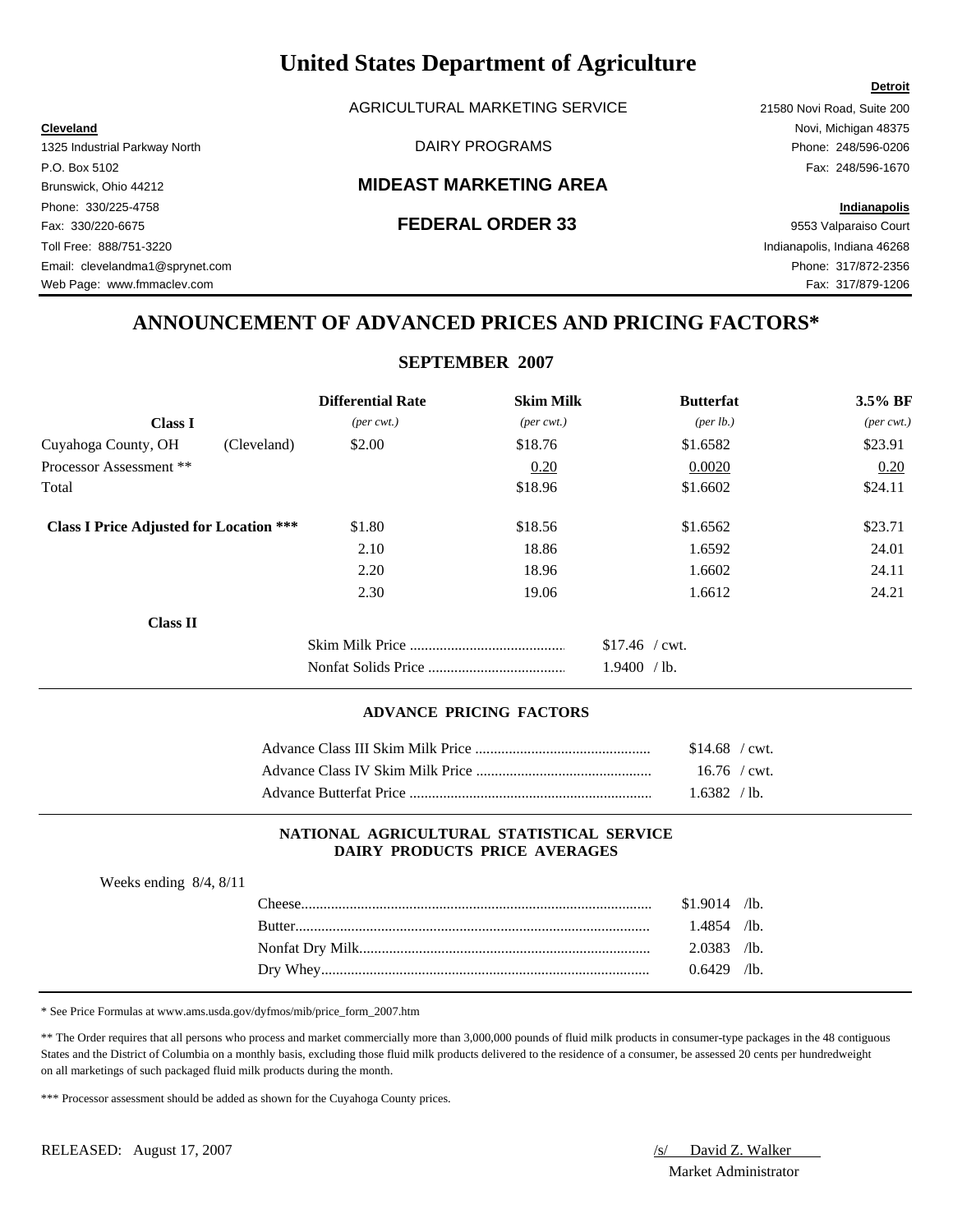AGRICULTURAL MARKETING SERVICE 21580 Novi Road, Suite 200

#### Brunswick, Ohio 44212 **MIDEAST MARKETING AREA**

Phone: 330/225-4758 **Indianapolis** Fax: 330/220-6675 **FEDERAL ORDER 33** 9553 Valparaiso Court Toll Free: 888/751-3220 Indianapolis, Indiana 46268 Email: clevelandma1@sprynet.com Phone: 317/872-2356 Web Page: www.fmmaclev.com example of the example of the example of the example of the example of the example of the example of the example of the example of the example of the example of the example of the example of the

**Cleveland** Novi, Michigan 48375 1325 Industrial Parkway North DAIRY PROGRAMS Phone: 248/596-0206 P.O. Box 5102 Fax: 248/596-1670

# **ANNOUNCEMENT OF ADVANCED PRICES AND PRICING FACTORS\***

|                                                |                             | <b>OCTOBER 2007</b>         |                  |                             |
|------------------------------------------------|-----------------------------|-----------------------------|------------------|-----------------------------|
|                                                | <b>Differential Rate</b>    | <b>Skim Milk</b>            | <b>Butterfat</b> | 3.5% BF                     |
| <b>Class I</b>                                 | $(\text{per} \text{ cwt.})$ | $(\text{per} \text{ cwt.})$ | (per lb.)        | $(\text{per} \text{ cwt.})$ |
| Cuyahoga County, OH<br>(Cleveland)             | \$2.00                      | \$18.86                     | \$1.5409         | \$23.59                     |
| Processor Assessment **                        |                             | 0.20                        | 0.0020           | 0.20                        |
| Total                                          |                             | \$19.06                     | \$1.5429         | \$23.79                     |
| <b>Class I Price Adjusted for Location ***</b> | \$1.80                      | \$18.66                     | \$1.5389         | \$23.39                     |
|                                                | 2.10                        | 18.96                       | 1.5419           | 23.69                       |
|                                                | 2.20                        | 19.06                       | 1.5429           | 23.79                       |
|                                                | 2.30                        | 19.16                       | 1.5439           | 23.89                       |
| Class II                                       |                             |                             |                  |                             |
|                                                |                             |                             | $$17.56$ / cwt.  |                             |
|                                                |                             |                             | 1.9511 / lb.     |                             |

#### **ADVANCE PRICING FACTORS**

| \$15.33 / cwt. |  |
|----------------|--|
| $16.86$ / cwt. |  |
| $1.5209$ /lb.  |  |

#### **NATIONAL AGRICULTURAL STATISTICAL SERVICE DAIRY PRODUCTS PRICE AVERAGES**

| Weeks ending $9/8$ , $9/15$ |               |                |  |
|-----------------------------|---------------|----------------|--|
|                             |               | $$2.0214$ /lb. |  |
|                             | <b>Butter</b> | $1.3876$ /lb.  |  |
|                             |               | $2.0494$ /lb.  |  |
|                             |               | $0.4885$ /lb.  |  |

\* See Price Formulas at www.ams.usda.gov/dyfmos/mib/price\_form\_2007.htm

\*\* The Order requires that all persons who process and market commercially more than 3,000,000 pounds of fluid milk products in consumer-type packages in the 48 contiguous States and the District of Columbia on a monthly basis, excluding those fluid milk products delivered to the residence of a consumer, be assessed 20 cents per hundredweight on all marketings of such packaged fluid milk products during the month.

\*\*\* Processor assessment should be added as shown for the Cuyahoga County prices.

Market Administrator

#### **Detroit**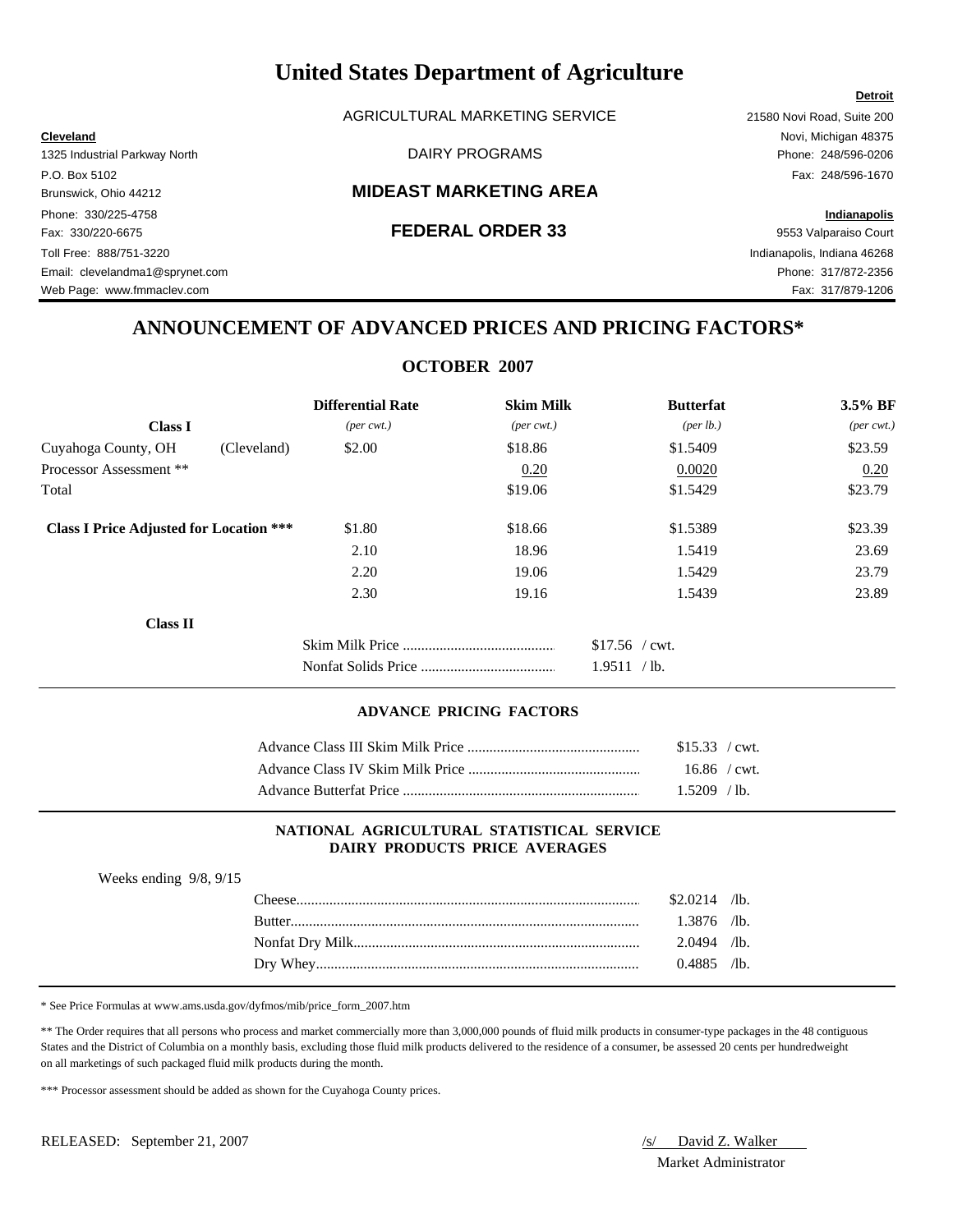AGRICULTURAL MARKETING SERVICE 21580 Novi Road, Suite 200

### Brunswick, Ohio 44212 **MIDEAST MARKETING AREA**

# **ANNOUNCEMENT OF ADVANCED PRICES AND PRICING FACTORS\***

#### **NOVEMBER 2007**

|                                                | <b>Differential Rate</b>    | <b>Skim Milk</b>            | <b>Butterfat</b> | 3.5% BF                     |
|------------------------------------------------|-----------------------------|-----------------------------|------------------|-----------------------------|
| <b>Class I</b>                                 | $(\text{per} \text{ cwt.})$ | $(\text{per} \text{ cwt.})$ | (per lb.)        | $(\text{per} \text{ cwt.})$ |
| Cuyahoga County, OH<br>(Cleveland)             | \$2.00                      | \$19.04                     | \$1.4518         | \$23.45                     |
| Processor Assessment **                        |                             | 0.20                        | 0.0020           | 0.20                        |
| Total                                          |                             | \$19.24                     | \$1.4538         | \$23.65                     |
| <b>Class I Price Adjusted for Location ***</b> | \$1.80                      | \$18.84                     | \$1.4498         | \$23.25                     |
|                                                | 2.10                        | 19.14                       | 1.4528           | 23.55                       |
|                                                | 2.20                        | 19.24                       | 1.4538           | 23.65                       |
|                                                | 2.30                        | 19.34                       | 1.4548           | 23.75                       |
| <b>Class II</b>                                |                             |                             |                  |                             |
|                                                |                             |                             | $$17.74$ / cwt.  |                             |
|                                                |                             |                             | 1.9711 / lb.     |                             |

#### **ADVANCE PRICING FACTORS**

| $$14.37$ / cwt. |  |
|-----------------|--|
| $17.04$ / cwt.  |  |
| $1.4318$ /lb.   |  |

#### **NATIONAL AGRICULTURAL STATISTICAL SERVICE DAIRY PRODUCTS PRICE AVERAGES**

| Weeks ending $10/6$ , $10/13$ |                |  |
|-------------------------------|----------------|--|
|                               | $$1.9438$ /lb. |  |
| <b>Rutter</b>                 | $1.3134$ /lb.  |  |
|                               | $2.0699$ /lb.  |  |
|                               | $0.4111$ /lb.  |  |

\* See Price Formulas at www.ams.usda.gov/dyfmos/mib/price\_form\_2007.htm

\*\* The Order requires that all persons who process and market commercially more than 3,000,000 pounds of fluid milk products in consumer-type packages in the 48 contiguous States and the District of Columbia on a monthly basis, excluding those fluid milk products delivered to the residence of a consumer, be assessed 20 cents per hundredweight on all marketings of such packaged fluid milk products during the month.

\*\*\* Processor assessment should be added as shown for the Cuyahoga County prices.

Market Administrator

### **Detroit**

**Cleveland** Novi, Michigan 48375 1325 Industrial Parkway North DAIRY PROGRAMS Phone: 248/596-0206 P.O. Box 5102 Fax: 248/596-1670 Phone: 330/225-4758 **Indianapolis** Fax: 330/220-6675 **FEDERAL ORDER 33** 9553 Valparaiso Court Toll Free: 888/751-3220 Indianapolis, Indiana 46268 Email: clevelandma1@sprynet.com Phone: 317/872-2356